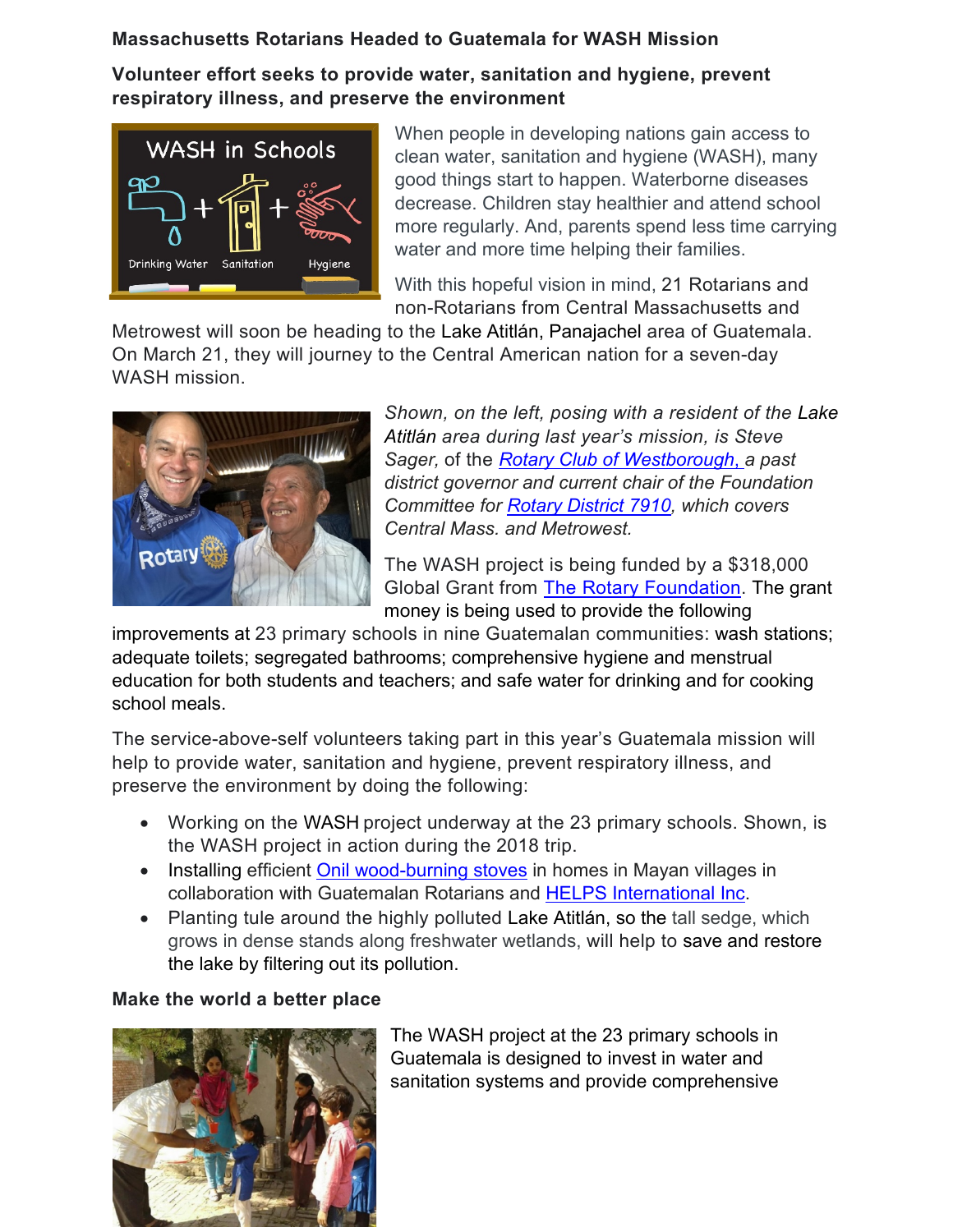hygiene and menstrual education. Those schools were selected due to their lack of access to adequate sanitation facilities.

Education in both hygiene and menstrual health is necessary because girls suffer more due to inadequate sanitation and privacy. The WASH project aims to improve sanitation services in a comprehensive and sustainable manner, including installing filters to make the water drinkable. The Rotary clubs participating in the WASH project have access to expertise and resources available through two of Rotary's areas of focus: [basic](https://my.rotary.org/en/learning-reference/about-rotary/basic-education-and-literacy)  [education and literacy;](https://my.rotary.org/en/learning-reference/about-rotary/basic-education-and-literacy) and [water and sanitation.](https://my.rotary.org/en/learning-reference/about-rotary/water-and-sanitation)

Since 2013, the Rotary Foundation has invested in more than 1,000 WASH projects in more than 100 countries. Through Foundation grants and fundraising by Rotary clubs, Rotary volunteers have supported water purification, hygiene education, latrine construction, and waste management throughout the world.

The WASH project in Guatemala is hosted by the [Rotary Club of Nueva](https://www.facebook.com/ClubRotarioNuevaGuatemala/) Guatemala, with participation from Rotary clubs and districts across the United States and Canada. The project is being carried out in collaboration with four Guatemalan organizations: [Fundación Castillo Córdova;](http://fundacioncastillocordova.org/) Associación [Pro Agua del Pueblo;](http://www.aguadelpueblo.org/) [Municipalidad de Zacalpa;](http://www.munizac.gob.gt/) and [Ecofiltro S.A.](https://www.ecofiltro.com/en)

"Working on international service projects like this is one of the best aspects of belonging to Rotary," says Steve Sager, who was on two prior Guatemala projects, including last year's trip, and will be on this year's mission. "We come to help communities that seem disadvantaged by our standards, but we end up helping ourselves, making lifelong friends, and doing our part to make the world a better place."

#### **Out with the old, in with the new**



During this year's Guatemala mission, Rotary volunteers will continue working on a prior Rotary Foundation Global Grant, executed last year, which involves the reduction of respiratory diseases by installing Onil stoves in Mayan communities, where cooking is typically done on open wood-burning fires in homes. Volunteers will also be involved in the tule plantings.

*Shown, third from the left, is Dave Kaiser, of the Rotary Club of Westborough, and a Guatemalan family posing with one of the Onil stoves installed during the 2019 trip. Kaiser will also be on this year's mission.*

In March 2019, 15 Rotarians from Central Mass. and Metrowest, many of whom will be going again on this year's trip, traveled to the Lake Atitlán area. Of the 183 Onil stoves funded by the Global Grant, the volunteers installed more than 100 in homes of three rural villages around Panajachel.

They also established a committee to monitor and improve the respiratory health of the communities where the Onil stoves were installed. Unlike either open fires or the old stoves that a few families already had, the Onil stoves are vented outside of the